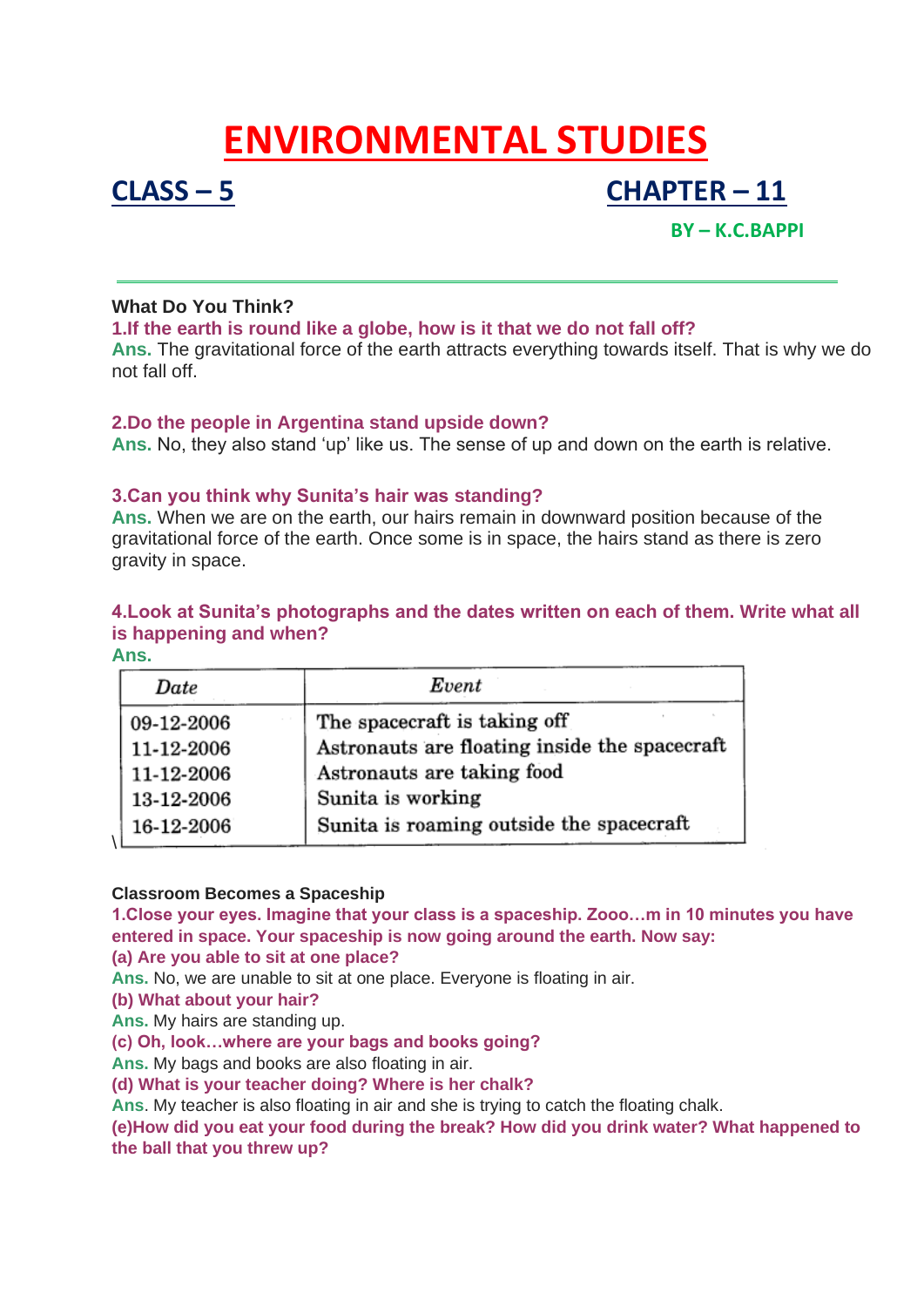**Ans.** We had to grab the puri, flying in the air. The water floated in the form of blobs and we had to suck them. The ball I threw up started floating in air.

#### **2.Can you now say why Sunita's hair kept standing?**

**Ans.** Sunita's hair kept standing because of zero gravity in the space.

#### **3.Think why water flows downwards on any slope? On mountains too water flows downwards, not upwards?**

**Ans.** Water flows downwards because of the force of gravity of the earth.

#### **MAGIC 1: A tiny paper races a coin**

**1.Take a 5 rupee coin and a small piece of paper. The paper should be about onefourth the size of the coin.**

**• Hold the coin in one hand and the paper in the other. Drop them at the same time. What happened?**

**• Now place the tiny paper on the coin and drop them. What happened this time? Surprised?**

**Ans.** In the first case the coin fell down more quickly than the piece of paper. In the second case both paper and coin fell down at the same time.

#### **5.How did this magic happen that a small stone lift a big stone?**

**Ans.** When the small stone starts rotating it creates a force due to which the bigger stone is pulled up.

#### **4.Do you find anything similar between the globe and this picture of the earth? In what ways are they different?**

**Ans.** The similarity is that land and sea can be easily distinguished. The difference is that it is difficult to recognise a particular country or city.

#### **5.Do you think Sunita could make out Pakistan, Nepal and Burma separately, when she saw the earth from space?**

**Ans.** No, I think she could not make out these countries when she saw the earth from space.

#### **Look at a Globe in your School**

**1.Can you find India?**

**Ans.** Yes, I can easily find India.

#### **2.Where all do you find the sea?**

**Ans.** The sea is shown by blue colour on the globe.

#### **3.Which countries can you see?**

**Ans.** I can see all countries. Some examples are—USA, UK, France, Canada, South Africa, Pakistan, etc.

#### **Look at the Map Given in this Book and Tell**

**1.Can you find the state in which you live? Write its name on the map.**

**Ans.** Yes, I can find the state in which I live. It is Bihar.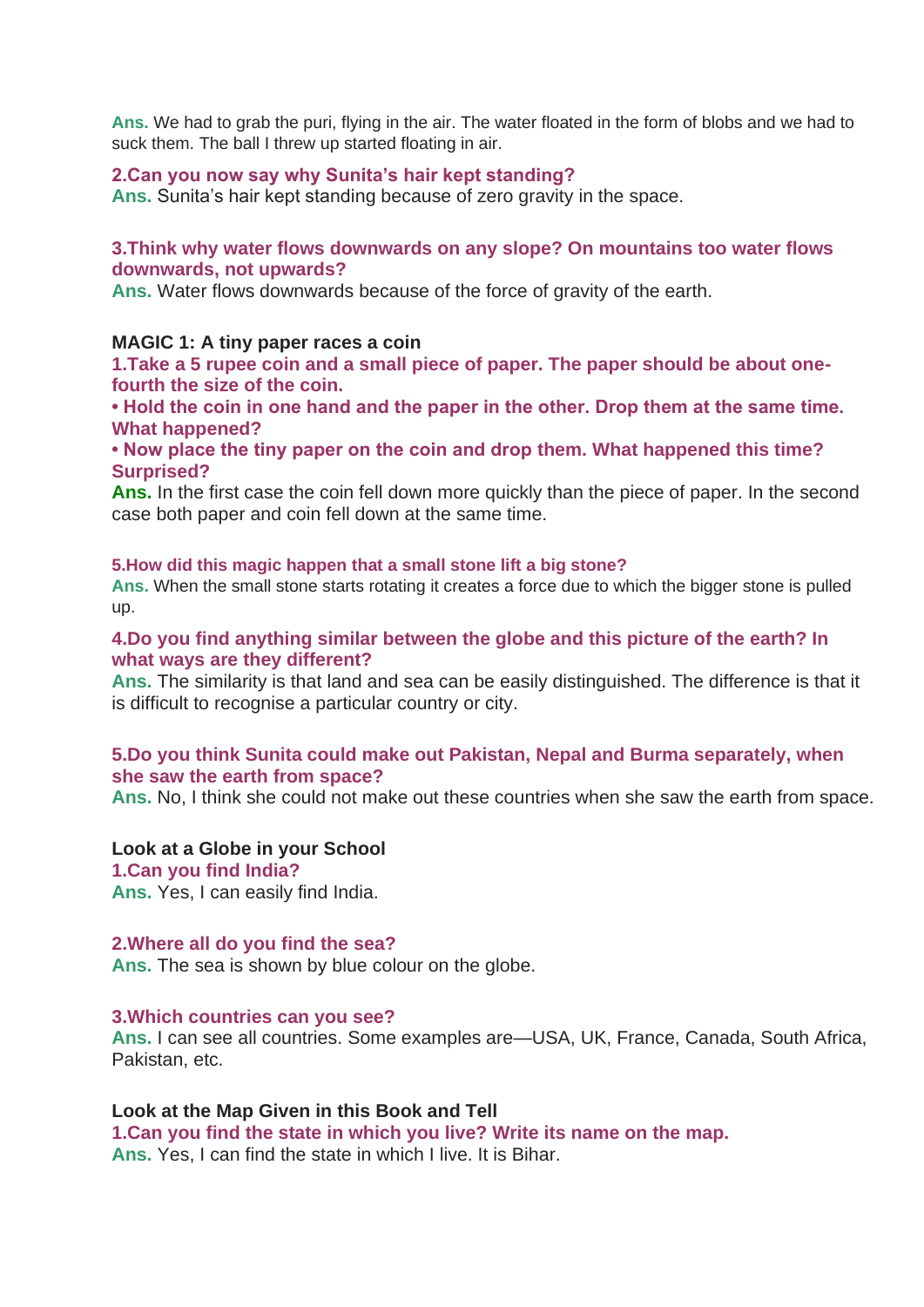#### **2.Which are the states next to the state you live in?**

**Ans.** Uttar Pradesh, Delhi, Haryana, Madhya Pradesh, Chhattisgarh and Jharkhand are next to my state.

#### **3.Have you been to any other state?**

**Ans.** I have been to many states; like Delhi, Madhya Pradesh and Kerala.

#### **4.Shahmir thinks that there are lines drawn on the ground between the states. What do you think?**

**Ans.** These lines are just on the maps and are not on the ground.

#### **5.Why don't you try to do the same with a coin? How many centimetres away from the eye did you keep the coin to hide the moon?**

**Ans.** When I kept the coin at about 25 cm from my eye, the moon was completely hidden.

#### **Think**

**1.Do you think the moon is flat like the coin or round like a ball? Ans.** I think the moon is round like a ball.

#### **Find Out**

**1.When is the next full moon? At what time will the moon rise on this day? What does the moon look like on this day? Draw it.**

**Ans.** The next full moon is on 24th of this month. It will rise just after the sunset. The full moon looks like a complete circle.

#### **2.What are the festivals related to the moon?**

**Ans.** Many festivals are related to the moon; like Holi, Eid, Karwa Chauth, Chhath etc.

#### **3.At night look at the sky carefully for five minutes.**

#### **(а) What could you see?**

**Ans.** I could see the moon and the stars.

**(b) Did you see anything moving in the sky? What do you think it could be? A star or a shooting star or a satellite (Satellites are used for the TV, telephones and for weather reports). Find out more about this.**

**Ans.** Yes, I saw something moving in the sky. The thing which appears to cross the sky quickly is a shooting star. The satellite looks like a moving tiny dot which appears to move very slowly.

#### **Look at the Table and Tell**

**1.Given below are the times at which the moon rises and sets in Delhi (on the given days).**